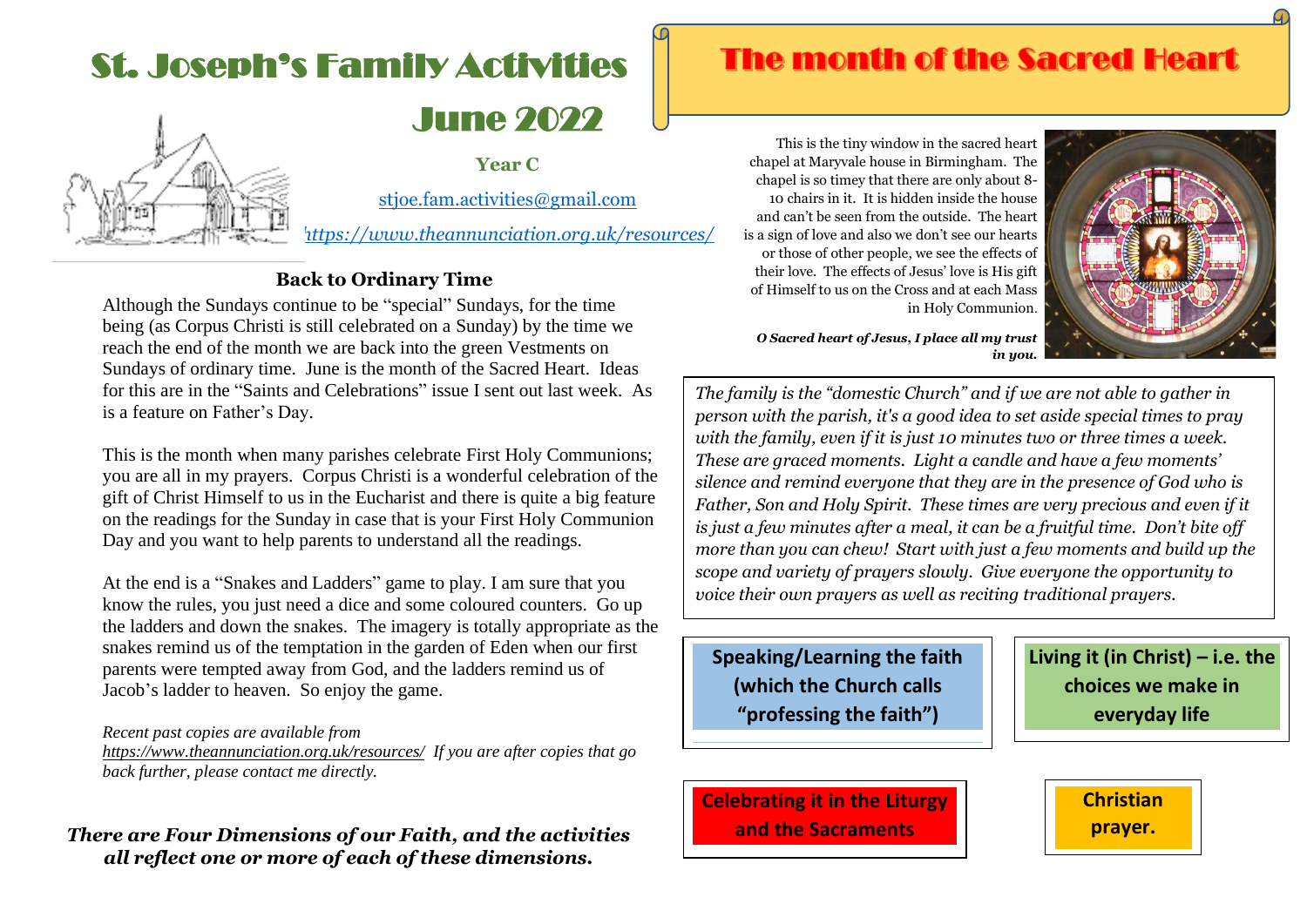# **Children's liturgy of the word for this week**

**Discussion on the Gospel**

Light a candle

- Make the Sign of the Cross
- Someone read the Gospel slowly

**Q: Today is Trinity Sunday. What does "Trinity" mean?** (A: It means that there is one God who is Father, Son and Holy Spirit.)

**Q: In the Gospel, who is talking to the disciples?** (A: Jesus)

**Q: Jesus is talking about someone coming, who is that?** (A: The Holy Spirit [the Spirit of truth].)

**Q: What does Jesus say that the Spirit will do what He comes?** (A: Lead the disciples to the Truth and will glorify Jesus.)

**Q: What does "glorify" mean?** (A: It means to praise, honour to recognise as great…..)

**Q: For most of the year, every Sunday at Mass we sing or pray the Gloria, what are we doing then?** (A: We are praising God who is Father, Son and Holy Spirit.)

**Q: The Holy Spirit will help the disciples to understand (know the truth of) all that Jesus has said and done. What are some of the things that Jesus said or did?** (A: Open).

**Q: Lets' recap, who is the Holy Trinity?** (A: God who is Father, Son and Holy Spirit.)

**Q: We believe in One God who is Father, Son and Holy Spirit – Jesus refers to the Father and the Holy Spirit, but who is the Son?** (A: Jesus Christ.)

**Q. There are lots of paintings and images of the Holy Trinity some are more useful than others. Basically, if we see three faces sometimes, we can think that God is three people, but that is not right. Only Jesus is a human being. The image on the next page can help us to think about how the Father Son and Holy Spirit all work together. When you have gone through this image, children can colour it in and finish with the Glory-be.**



**12th June 2022**

**John 16:12-15**

Jesus said to his disciples:

'I still have many things to say to you but they would be too much for you now.

But when the Spirit of truth comes he will lead you to the complete truth, since he will not be speaking as from himself

but will say only what he has learnt; and he will tell you of the things to come.

He will glorify me, since all he tells you will be taken from what is mine. Everything the Father has is mine; that is why I said: *All he tells you will be taken from what is mine.*'

The Gospel of the Lord R/: *Praise to you Lord Jesus Christ* 

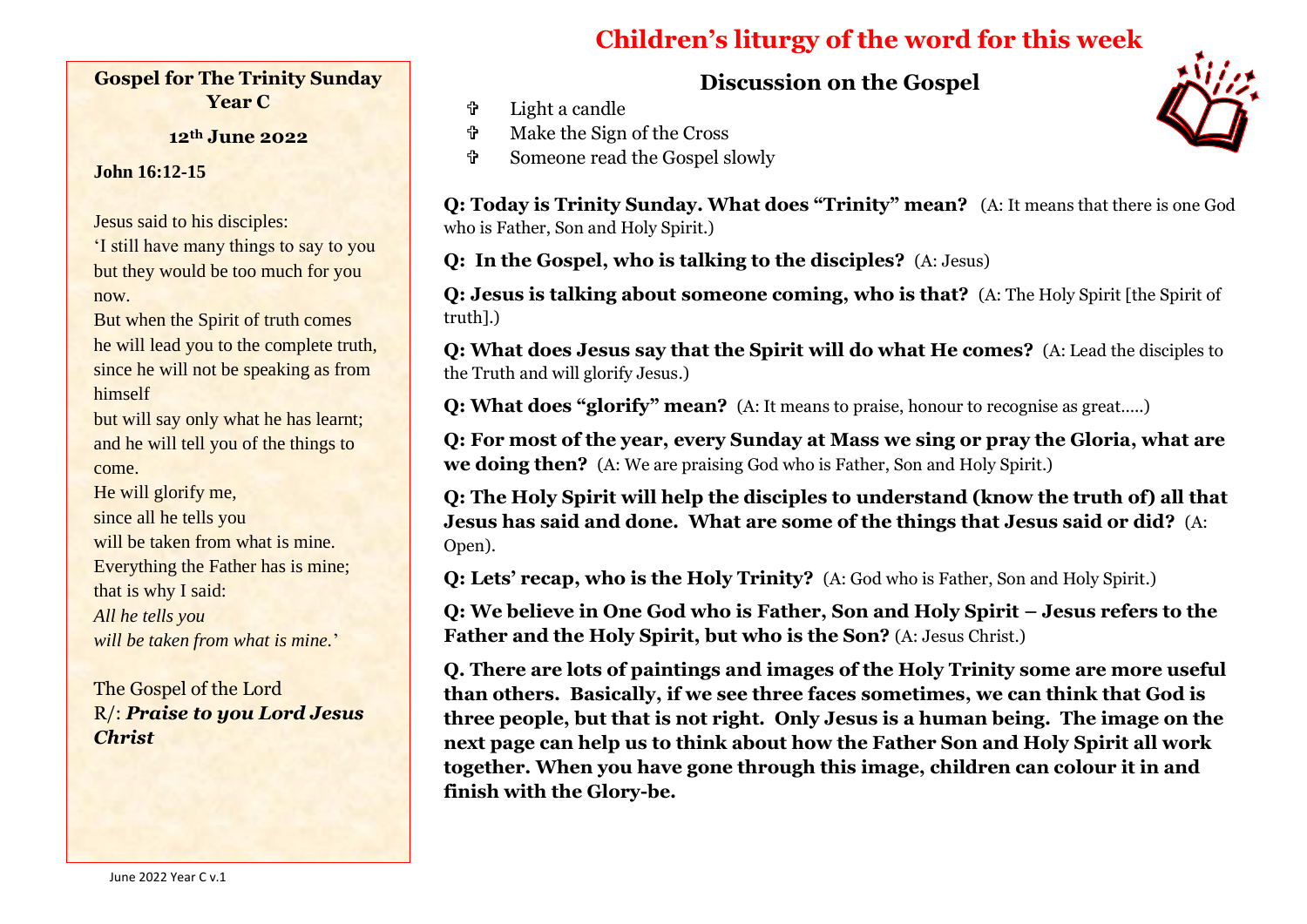

# An image of the Holy Trinity

The lovely thing about this picture is that it's true to the words of Jesus, "He who has seen me has seen the Father" (Jn. 14:9). Classic images of "an old man" as the Father, can confuse children, and do not help them to see that "God" means Father, Son and Holy Spirit. "God" is Trinity and neither the Trinity, nor the Father, is an old man sitting on a cloud. This kind of image can be harmful to young minds once they mature and realise that clouds are vapour and their image of "God" as an old man evaporates with belief in Father Christmas. Although this is a woodcut, children do enjoy colouring it in as it gives them an opportunity to meditate on the three Divine Persons represented here.

#### **Here is a question and answer reflection on the Holy Trinity as seen here.**

**Q: Where is Jesus?** (A: On the Cross*.*)

**Q: Who does the dove above Jesus's head represent?** (A: The Holy Spirit.)

**Q: Where is the Father?** (A: He is behind the Cross*.*)

**Q: Why can't we see the Father's face?** (A: Because Jesus said that when we see Him, we see the Father.)

**Q: What is the Father doing?** (A: He is holding up the Cross*.*)

**Q: Why is He doing this?** (A: This picture shows that the Holy Trinity works as one. When Jesus died on the Cross, He gave His Spirit to His Father (Lk. 23:46)), but it was the support of His Father that enabled Him to do this.)

*With children who have made or who are preparing for their First Holy Communion you might like to add a reference to the chalice in the picture by saying that when we receive Holy Communion, we receive the Body and Blood of Jesus Christ who unites us to His Father through the Holy Spirit. So, in effect, we receive the Holy Trinity! We cannot separate Jesus from His Father or the Spirit.*

**Glory be to the Father and to the Son and to the Holy Spirit as it was in the beginning, is now and ever shall be, world without end, Amen.**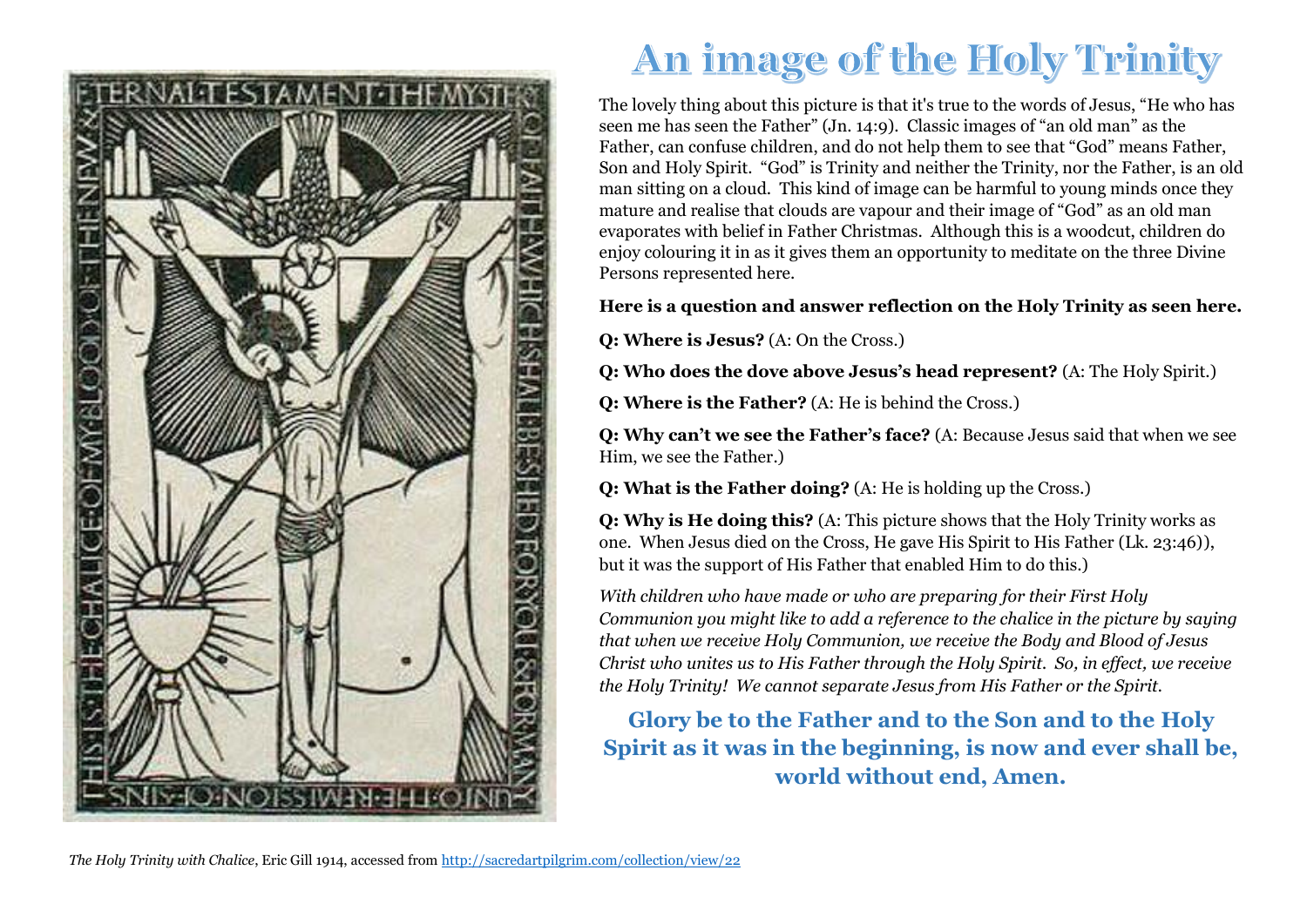# St. Patrick and the shamrock:

Whilst St. Patrick is associated with the shamrock as an image of the Trinity, it is important to label it correctly. Remember that the whole leaf represents God and each of the segments represent a Divine Person. Here is a leaf to cut out, label and colour. May be as you say the Glory-be, children can point to the different segments.



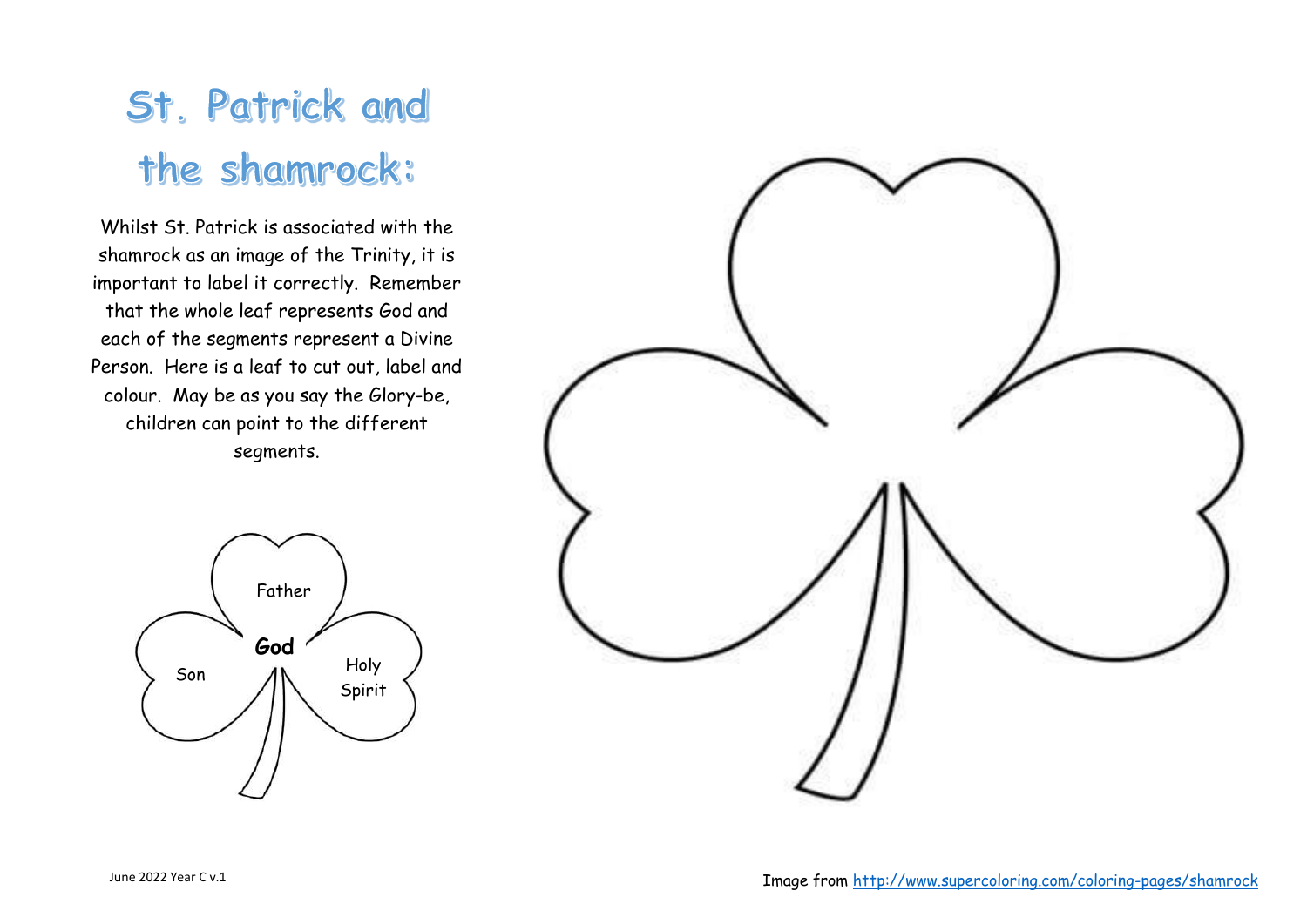## **Gospel for Corpus Christi (Body and Blood of Christ) Year C,**

**19th June 2022**

#### **Second reading**

#### **1 Corinthians 11:23-26**

This is what I received from the Lord, and in turn passed on to you: that on the same night that he was betrayed, the Lord Jesus took some bread, and thanked God for it and broke it, and he said, 'This is my body, which is for you; do this as a memorial of me.' In the same way he took the cup after supper, and said, 'This cup is the new covenant in my blood. Whenever you drink it, do this as a memorial of me.' Until the Lord comes, therefore, every time you eat this bread and drink this cup, you are proclaiming his death.

#### **The word of the Lord**

**Thanks be to God** 

# **Children's liturgy of the word for this week**

**Discussion on the Second reading**

Light a candle

- Make the Sign of the Cross
- Someone read the Gospel slowly

*I've used the second reading here as the focus of this reading is the events of the Last Supper and the institution of the Eucharist. The author is St Paul and he is recounting what he has learned "from the Lord".*

**Q: Today we celebrate the fact that Jesus gives Himself to us in Holy Communion. This is the most wonderful gift, and we are so lucky to be able to come to Mass and be joined to Jesus in Holy Communion. The reading is from a letter by St Paul describing how Jesus gave Himself to His did in Holy Communion for the first time.**

**Q. What did Jesus do on the night that he was betrayed?** (A: He took bread…. )

**Q: What do we call this night when Jesus did this?** (A: the Last Supper.)

**Q: What was going to happen to Jesus the next day?** (A: He was going to die on a cross.*)*

**Q: What does Jesus say that the bread is?** (A: His Body.)

**Q: What does Jesus say about the "cup" (or chalice)?** (A: It is the cup of the new covenant in His blood….)

**Q: "Covenant" means promise, and Jesus is promising that whenever we receive Him in Holy Communion we are joined to Jesus. Who has made their First Holy Communion?** (A: Open.)

**Q: When we receive Jesus in Holy Communion, He really comes to us and makes out home in us. What do we do at home when we are expecting guests?** (A: Get ready, tidy up, cook nice food… etc.)

**Q: How can we get ready and "tidy up" our hearts for Jesus?** (A: Open, but you could hint at saying sorry for our sins, say an extra prayer, tell Jesus that we love Him… etc.)

*Finish with a moment of reflection inviting Jesus to come and stay with us in our hearts.*

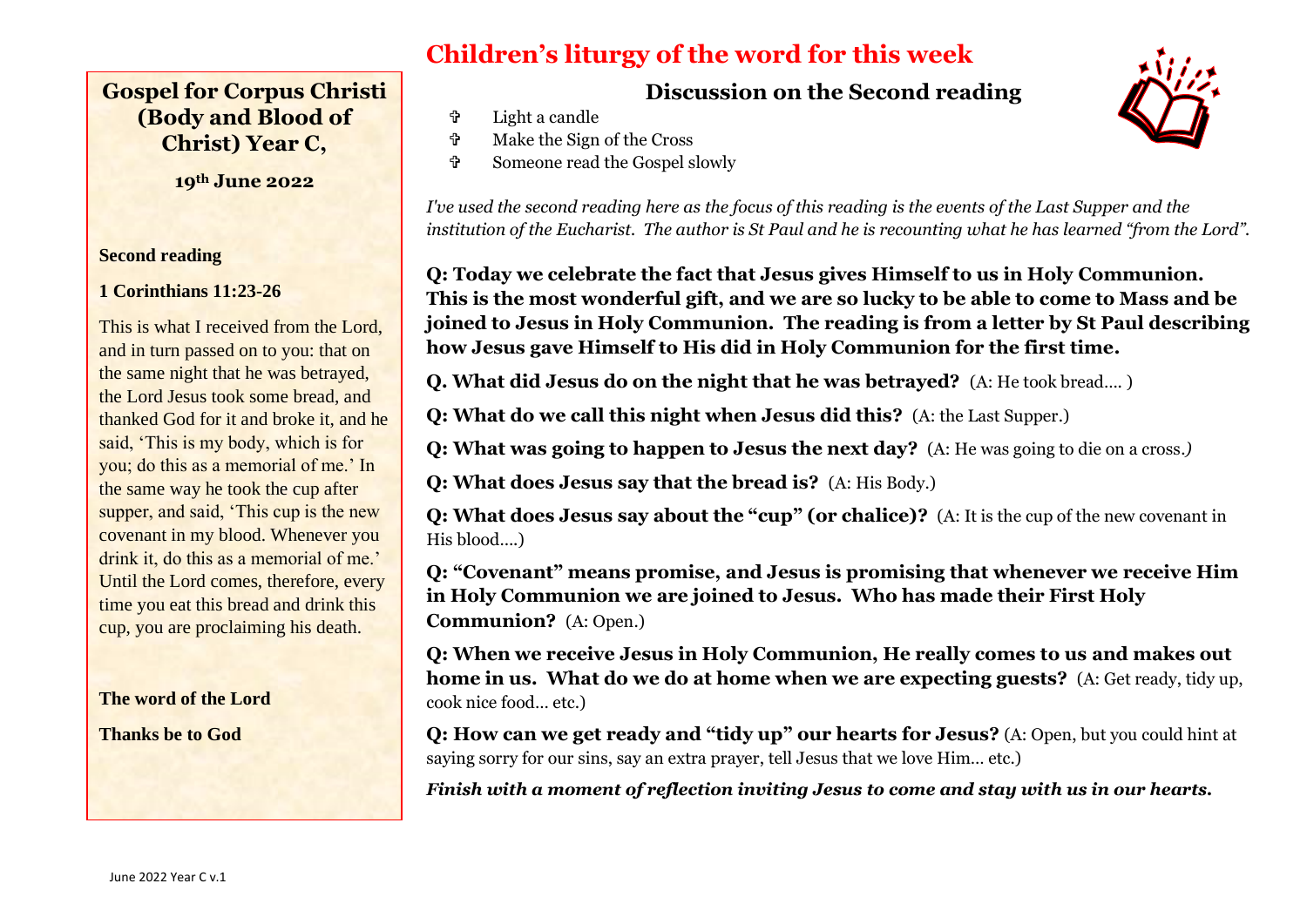## **Amina Christi**

Soul of Christ, sanctify me

Body of Christ, save me

Blood of Christ, inebriate me

Water from the side of Christ, wash me

Passion of Christ, strengthen me

O good Jesus, hear me

Within Thy wounds hide me

Suffer me not to be separated from Thee

My Prayer to Jesus who makes his home in me in Holy Communion

My Prayer to Jesus who makes his home in me

in Holy Communion

From the malignant enemy defend me

In the hour of my death call me

And bid me come unto Thee

That with Thy Saints I may praise Thee

Forever and ever.

Amen.



June 2022 Year C v.1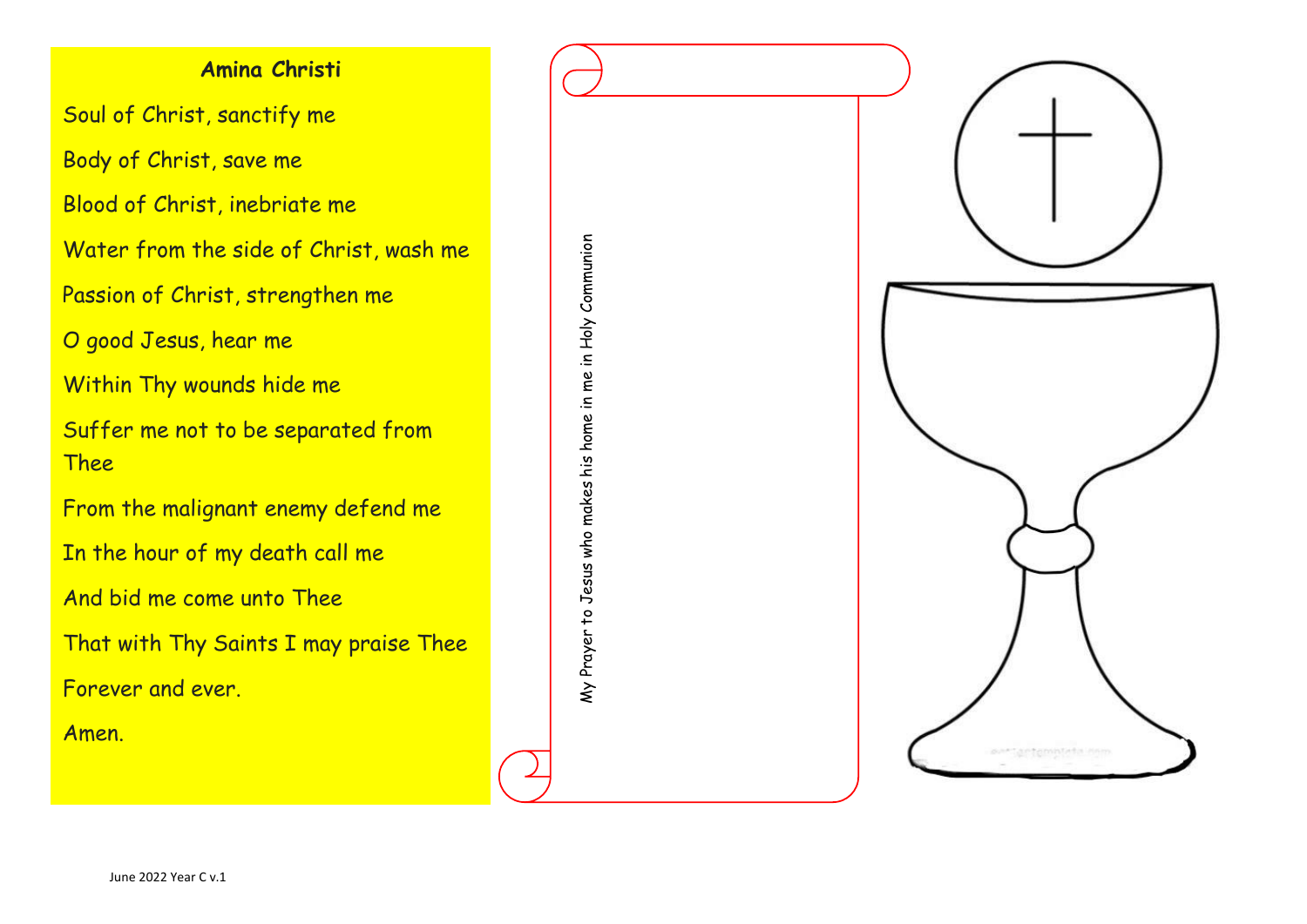### **An explanation of the readings for Corpus Christi**

:

#### **First Reading Genesis 14:18-20**

*The fact that Melchizedek, about nothing else is known, blesses Abraham, indicates somehow that he is greater than Abraham. Abraham offers him a tithe (tenth) of what he has, so this shows that Melchizedek, the priest-king of Jerusalem is greater than Abraham. Events in the Old Testament look forward to Christ and as Jesus also said that He was greater than Abraham (Jn. 8:58) Melchizedek is a "type" of Jesus Christ. The offering of bread and wine of course is fulfilled in the Last Supper when it was changed by Jesus into His own Body and Blood.*

#### **First reading**

**Genesis 14:18-20**

#### **Melchizedek brought bread and wine**

Melchizedek king of Salem brought bread and wine; he was a priest of God Most High. He pronounced this blessing:

'Blessed be Abram by God Most High, creator of heaven and earth,

and blessed be God Most High for handing over your enemies to you.'

And Abram gave him a tithe of everything.

#### **Responsorial Psalm**

*Even before the coming of Christ, the Jews recognised that this Psalm is about the Messiah. The first Christians recognised that the psalm was about Jesus Christ. Jesus is the greatest priest and the king of Kings. He is the true King-priest. The role of a priest is to offer sacrifice and the sacrifice Jesus offers is Himself.* 

#### **Responsorial Psalm**

#### **Psalm 109(110):1-4**

*You are a priest for ever, a priest like Melchizedek of old.*

The Lord's revelation to my Master: 'Sit on my right: your foes I will put beneath your feet.'

The Lord will wield from Zion your sceptre of power: rule in the midst of all your foes.

A prince from the day of your birth on the holy mountains; from the womb before the dawn I begot you.

The Lord has sworn an oath he will not change. 'You are a priest for ever, a priest like Melchizedek of old.'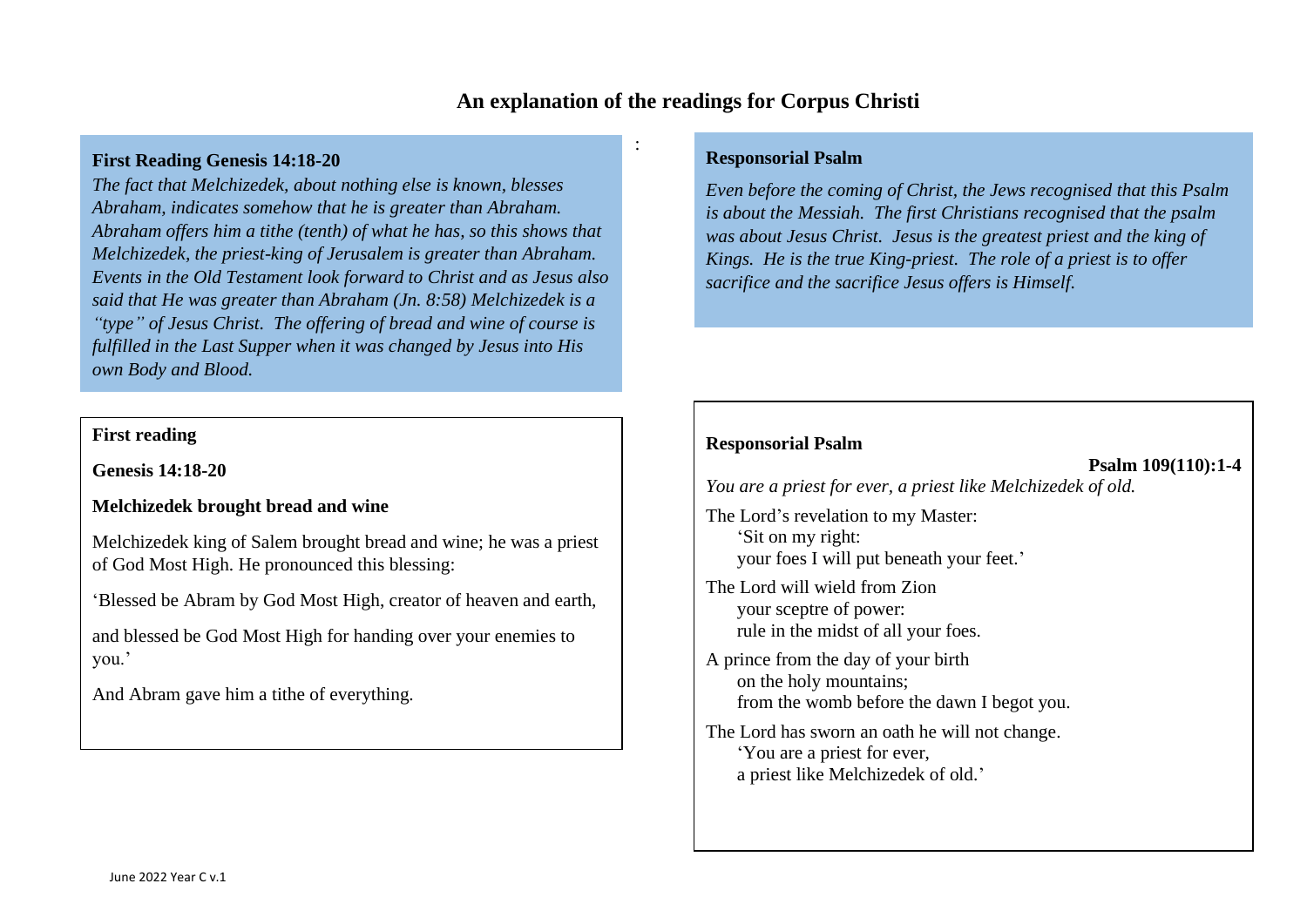#### **Second reading: Luke 9:11-17**

*We are very familiar with this account in the Gospels. It is included today because by a miracle, Jesus fed all those who needed food with a very little amount of food. The link to Corpus Christi is that Jesus feeds us all with what looks like something very small… but in fact it is the biggest and best gift we can have. Jesus does not feed us to take away our earthly hunger but our spiritual hunger. Jesus feeds us with Himself. Often we crave for things in life and when we get them, we are still not satisfied, because the craving is actually for Jesus Himself. St. Augustine said that our hearts are restless until they rest in God (Confessions). When Jesus feeds us with Himself, He feeds our souls, not our bodies.*

#### **Gospel**

#### **Luke 9:11-17**

#### **The feeding of the five thousand**

Jesus made the crowds welcome and talked to them about the kingdom of God; and he cured those who were in need of healing.

It was late afternoon when the Twelve came to him and said, 'Send the people away, and they can go to the villages and farms round about to find lodging and food; for we are in a lonely place here.' He replied, 'Give them something to eat yourselves.' But they said, 'We have no more than five loaves and two fish, unless we are to go ourselves and buy food for all these people.' For there were about five thousand men. But he said to his disciples, 'Get them to sit down in parties of about fifty.' They did so and made them all sit down. Then he took the five loaves and the two fish, raised his eyes to heaven, and said the blessing over them; then he broke them and handed them to his disciples to distribute among the crowd. They all ate as much as they wanted, and when the scraps remaining were collected, they filled twelve baskets.

#### **What is a sacrifice?**

Today we think of a sacrifice as giving up something – in Lent we may sacrifice eating chocolates or sweets, for example. In the past, sacrifices were always offering to God so that the person doing the offering would become holy.

Jesus offered Himself to His Father so that everyone joined to Him in Baptism (His Body, the Church) would become holy.

However today we can still share in Jesus' offering of Himself to His Father every time we do something kind for someone else, especially if it is "giving up" our time.

Think about and write in the cross below how you can do something helpful for someone else this week.

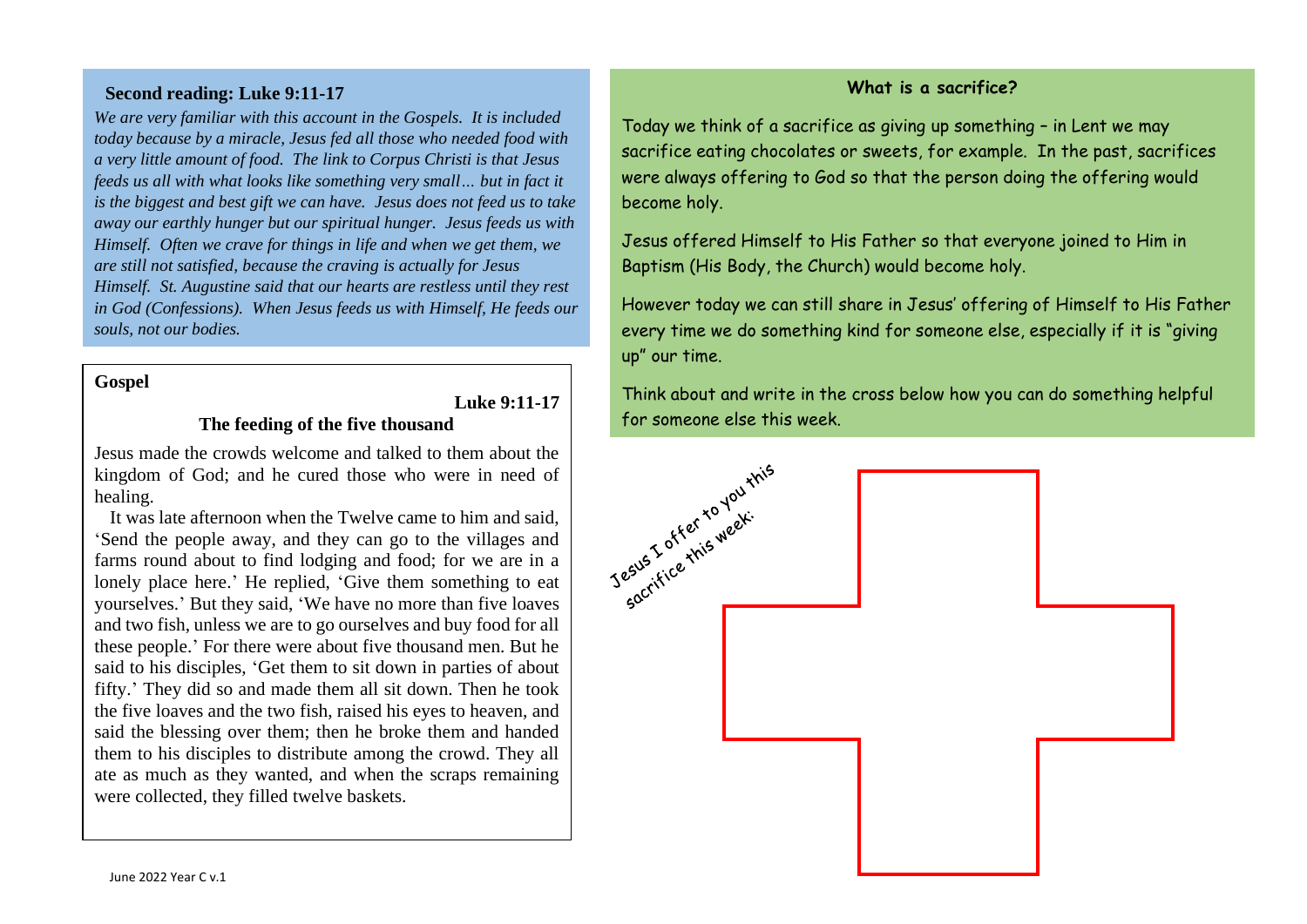# **Children's liturgy of the word for this week**

#### **Gospel for 13th Sunday of Ordinary Time Year C**

#### **26th June 2022**

#### **Luke 9:51-62**

As the time drew near for him to be taken up to heaven, Jesus resolutely took the road for Jerusalem and sent messengers ahead of him. These set out, and they went into a Samaritan village to make preparations for him, but the people would not receive him because he was making for Jerusalem. Seeing this, the disciples James and John said, 'Lord, do you want us to call down fire from heaven to burn them up?' But he turned and rebuked them, and they went off to another village.

As they travelled along they met a man on the road who said to him, 'I will follow you wherever you go.' Jesus answered, 'Foxes have holes and the birds of the air have nests, but the Son of Man has nowhere to lay his head.'

Another to whom he said, 'Follow me', replied, 'Let me go and bury my father first.' But he answered, 'Leave the dead to bury their dead; your duty is to go and spread the news of the kingdom of God.'

Another said, 'I will follow you, sir, but first let me go and say goodbye to my people at home.' Jesus said to him, 'Once the hand is laid on the plough, no one who looks back is fit for the kingdom of God.'

The Gospel of the Lord: R/: *Praise to you Lord Jesus Christ* 

#### **Discussion on the Gospel**

- Light a candle
- Make the Sign of the Cross
- Someone read the Gospel slowly



*This is the first Sunday in ordinary time since February! We return to Luke's Gospel and we are at the point where the journey towards Jerusalem and towards His sacrifice of the Cross begins. Rather than just wondering around the towns and villages preaching and healing, there is a definite sense of journey in today's Gospel. A journey that we can all be a part of.* **Q: Where was Jesus heading for?** (A: Jerusalem.)

**Q: What did James and John want to do?** (A: Call down fire from heaven on those who well done not accept Jesus.)

**Q: Why did Jesus rebuke them [tell them off]?** (A: Because Jesus does not exact revenge on those who hate Him.)

**Q: When the first man on the road said that he would follow Jesus what disciple Jesus say?** (A: Foxes have holes … etc.)

**Q: What did Jesus mean by this?** (A: That following Jesus would not be easy.)

**Q: What did Jesus say that the duty was of the person who wanted to bury his father?** (A: That it was more important to spread the Good News of the Kingdom of God.)

**Q: The last person Jesus asked, also gave an excuse, what was that?** (A: That he wanted to say goodbye to his family.)

**Q: in these little events, Jesus is showing us that following Him is not always easy. We can be rejected (like the Samaritan village rejected Jesus), we may not always have the best homes and things, we will have to work to tell other people about Jesus and must not allow ourselves to be distracted by the people we love. How can we best keep close to Jesus and not be distracted?**  (A: Open, e.g. praying, coming to Mass, morning offering….,)

**Finish with this prayer:**

**Dear Jesus, I love you. Help me to stay close to you every day as you lead me to your Father in heaven with the help of the Holy Spirit. Amen.**